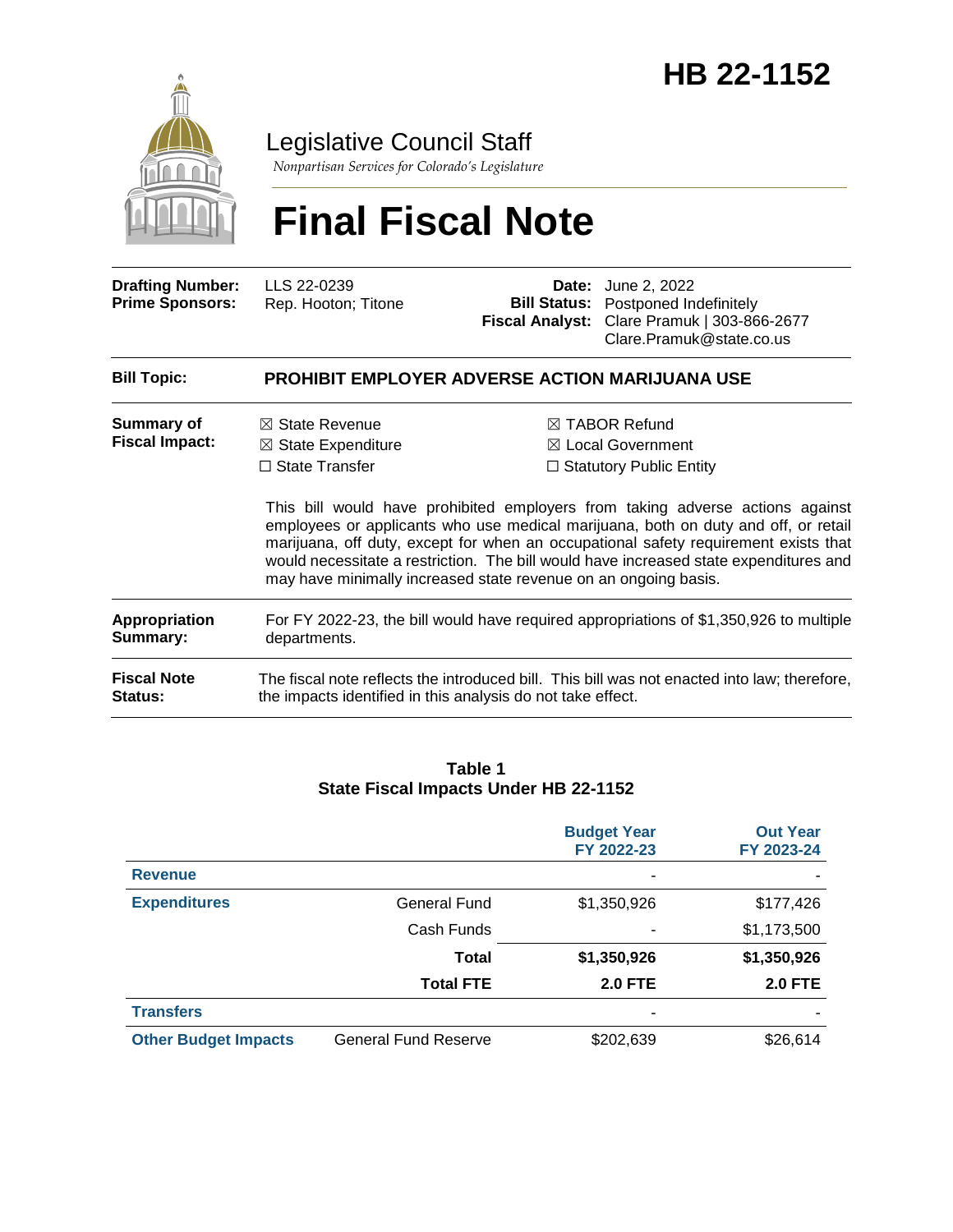Page 2

# Page 2<br>June 2, 2022 **HB 22-1152**

# **Summary of Legislation**

The bill prohibits employers from taking adverse actions, such as not hiring, firing, harassing, etc., against employees or applicants for employment who use medical marijuana during working hours. Additionally, the bill prohibits adverse actions against employees who use medical or retail marijuana during non-working hours. The bill permits restrictions on an employee's use of medical or retail marijuana at work and off-duty where bona fide occupational requirements exist.

# **Assumptions**

In recent years, the state has received an average of 15 employment-related discrimination claims per year. The fiscal note assumes that an additional three cases will be filed that involve adverse actions taken due to marijuana use under this bill. The fiscal note assumes that all positions that meet the bona fide requirement for exclusion from this bill's effects are excluded and, therefore, pose no additional legal risk for the state. However, employee travel that is not excluded as a bona fide job requirement is assumed to be subject to state liability for motor vehicle crashes where marijuana is found to be a factor.

# **State Revenue**

To the extent the bill increases civil case filings, state revenue will increase beginning in FY 2022-23. This fee revenue is subject to TABOR.

# **State Expenditures**

The bill increases state expenditures in the Department of Personnel and Administration (DPA) and Department of Law by \$1,350,926 in FY 2022-23 and \$FY 2023-24 from the General Fund and Risk Management Fund. Expenditures are shown in Table 2 and detailed below.

**Department of Personnel and Administration.** Based on the assumptions above, the DPA is estimated to have costs in three areas starting in FY 2022-23.

- *Legal services.* Assuming 350 hours per case for three additional cases, legal services costs provided by the Department of Law will increase by \$103,500 per year. Additionally, for motor vehicle claims, assuming the same conditions, for three additional cases, the cost of legal services provided will be \$70,000. These costs are paid from the General Fund in FY 2022-23 and the Risk Management Fund in FY 2023-24.
- *Settlement payments.* It is assumed one discrimination case per year will result in a settlement with the state in the amount of \$125,000. Claim settlement costs, including liability and property damages, are expected to total approximately \$875,000 per year for motor vehicle claims. These costs are paid from the General Fund in FY 2022-23 and from the Risk Management Fund in FY 2023-24.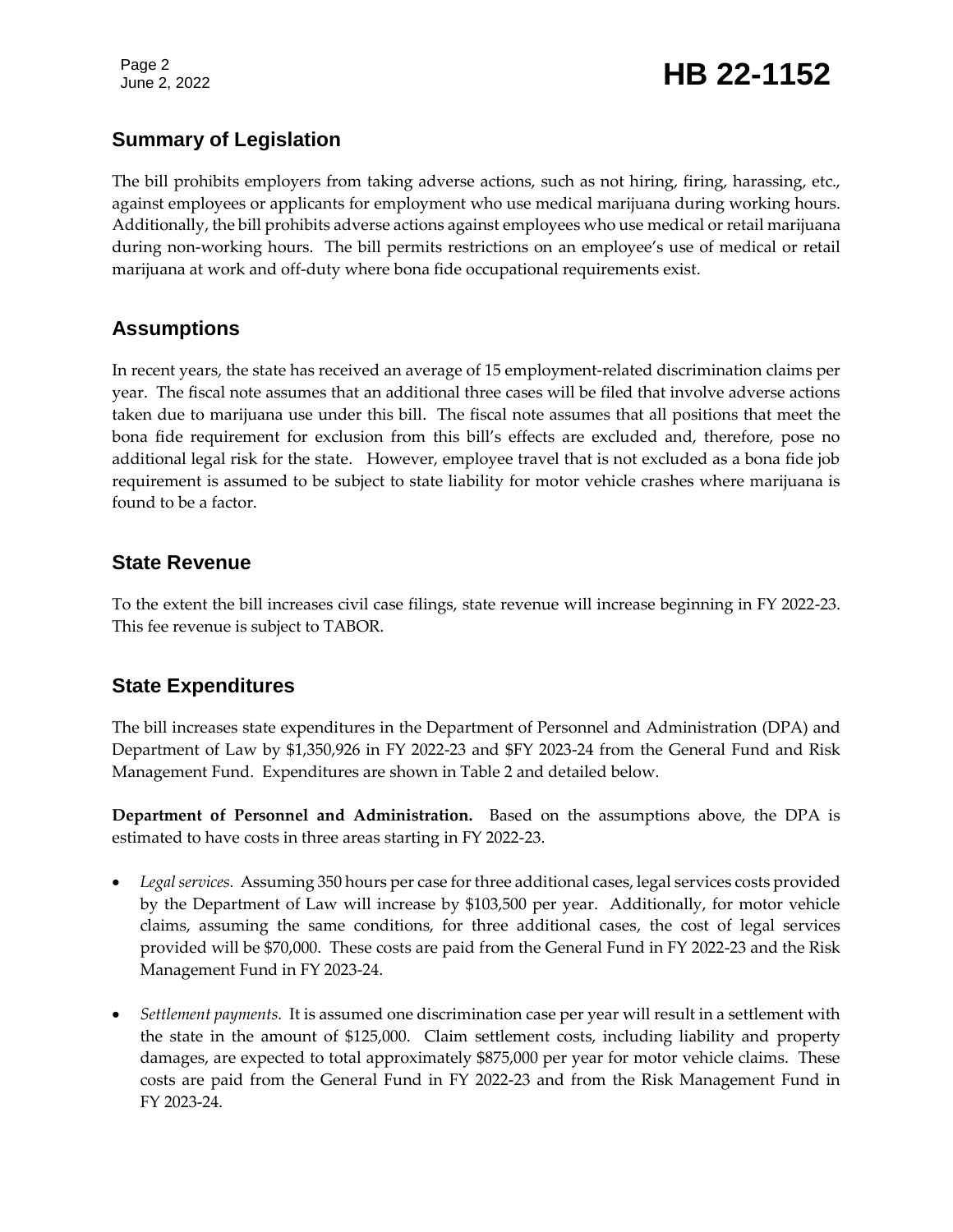| <b>Cost Components</b>                            |                  | FY 2022-23     | FY 2023-24     |  |
|---------------------------------------------------|------------------|----------------|----------------|--|
| <b>Department of Personnel and Administration</b> |                  |                |                |  |
| <b>Legal Services</b>                             |                  | \$173,500      | \$173,500      |  |
| <b>Settlement Costs</b>                           |                  | \$1,000,000    | \$1,000,000    |  |
| FTE - Legal Services                              |                  | 1.0 FTE        | 1.0 FTE        |  |
| <b>DPA Subtotal</b>                               |                  | \$1,173,500    | \$1,173,500    |  |
| <b>Department of Law</b>                          |                  |                |                |  |
| <b>Legal Services</b>                             |                  | \$177,426      | \$177,426      |  |
| FTE - Legal Services                              |                  | $1.0$ FTE      | 1.0 FTE        |  |
| <b>Law Subtotal</b>                               |                  | \$177,426      | \$177,426      |  |
|                                                   | <b>Total</b>     | \$1,350,926    | \$1,350,926    |  |
|                                                   | <b>Total FTE</b> | <b>2.0 FTE</b> | <b>2.0 FTE</b> |  |

#### **Table 2 Expenditures Under HB 22-1152**

**Department of Law.** The department will increase by 1,800 hours per year to provide counsel to state agencies with respect to supervisor responsibilities under the bill. At the blended rate of \$98.57 per hour, an appropriation of \$177,426 and 1.0 FTE will be required to carry out the requirements in the bill.

**Department of Labor and Employment.** The bill's requirements will increase the workload for the department to determine and classify which occupational requirements may require the new restrictions on the use of medical or retail marijuana. The expected workload increase is minimal and can be absorbed within existing staff and appropriations.

**Judicial Department.** To the extent that the bill increases the number of employment-related cases, workload in the trial courts of the Judicial Department will increase. No change in appropriations is required to manage a small number of additional civil cases.

# **Other Budget Impacts**

**TABOR refunds.** The bill is expected to minimally increase the amount of state revenue required to be refunded to taxpayers. Because TABOR refunds are paid from the General Fund, increased cash fund revenue will reduce the amount of General Fund available to spend or save.

**General Fund reserve.** Under current law, an amount equal to 15 percent of General Fund appropriations must be set aside in the General Fund statutory reserve beginning in FY 2022-23. Based on this fiscal note, the bill is expected to increase the amount of General Fund held in reserve by the amounts shown in Table 1, which will decrease the amount of General Fund available for other purposes.